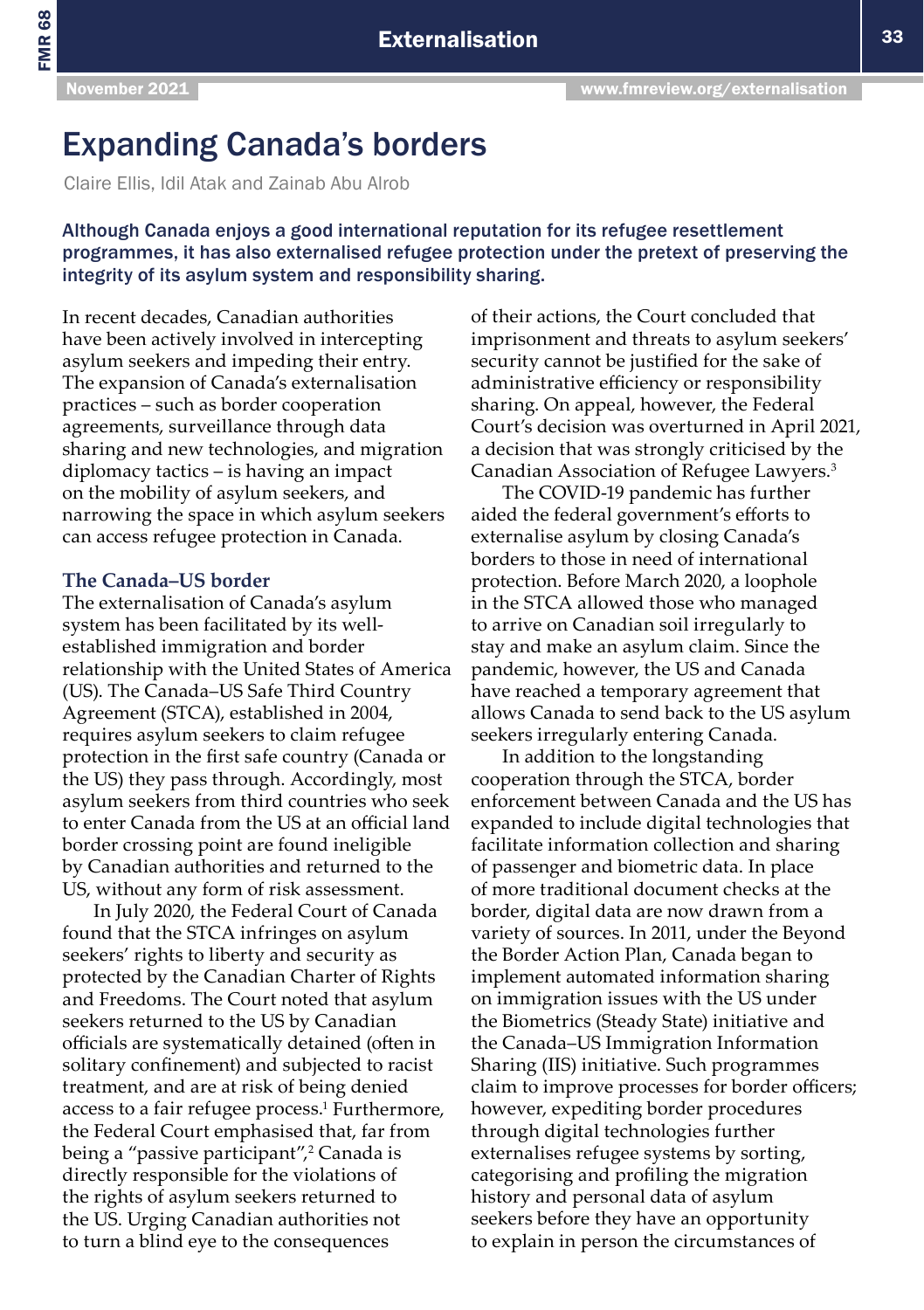their migration path. Moreover, asylum seekers of certain racial, ethnic and religious backgrounds or specific countries of origin may be falsely associated with crime and terrorism through discriminatory profiling by border personnel or bias embedded in technology systems.4 Canada–US cooperation allows Canadian authorities to monitor and restrict the mobility of asylum seekers, thereby preventing them from accessing

protection in Canada. A similar trend can be observed in Canada's cooperation with some other countries in the Global North.

## **Five Eyes alliance**

In 2009, Canada began to exchange immigration information through the High Value Data Sharing Protocol with members of the Five Country Conference (also known as Five Eyes), an intelligence alliance between the US, UK, New Zealand, Australia and Canada in areas of national security, borders and immigration. Between 2012 and 2016, the Canadian government entered into information-sharing agreements with all Five Eyes members.

In reality, these international agreements to share biometrics and personal data are largely used to prevent the mobility of asylum seekers. In 2019, for example, the Canadian government announced Can\$1.18 billion of funding over five years to support the implementation of the Border Enforcement Strategy in order to "detect and intercept individuals who cross Canadian borders irregularly and who try to exploit Canada's immigration system".<sup>5</sup>

Tellingly, in the same year, a new ground for refugee ineligibility was added to Canada's Immigration and Refugee Protection Act (IRPA). The new provision stipulates that a refugee claimant who previously made a claim for protection in a country with which Canada has an informationsharing agreement is not eligible to make a claim in Canada. With the bilateral Five Eyes agreements on hand to support automated immigration information sharing, legislative changes such as the 2019 ineligibility ground reinforce barriers to making a claim for refugee protection in Canada without

ensuring that asylum seekers are provided with the necessary protection against *refoulement*. This risk has been exacerbated by developments in biometric data collection and the use of artificial intelligence technologies such as facial recognition and fingerprint verification, measures that have been included in a \$656 million funding allocation to the Canadian Border Services Agency (CBSA) in the 2021 Canadian federal budget.<sup>6</sup>

Despite concerns around rights violations such as privacy risks, discrimination and barriers to the right to seek asylum, there are clear indications that the Canadian government – along with other Five Eyes States – are pursuing objectives to fully digitise border control in order to externalise asylum. This is exemplified by an emerging Five Country alliance initiative, the Border of the Future Plan, which aims to leverage cooperation and emerging technologies to establish a 'touchless', digitally-based border in the name of global border information sharing and security.7

## **Interception, 'capacity building' and Canada's migration diplomacy**

The Canadian government actively collaborates with source and transit countries to interrupt the onward movement of asylum seekers, and has also been eager to support migration control measures abroad through its international assistance and diplomatic engagements. For instance, Canada's Anti-Crime Capacity Building Program (ACCBP) provides support and financial assistance to source and transit States in Asia, Africa and the Americas (especially Mexico) to reinforce their border controls and provide training in investigative techniques to their law enforcement and border security officials.<sup>8</sup> Canada also collaborates with the International Organization for Migration (IOM) to provide training workshops for law enforcement and immigration officers in examining and detecting fraudulent travel documents, and in capacity building for identifying and intercepting migrant smuggling. Passport and border officials from 18 countries were trained through this programme from 2018 to 2019.